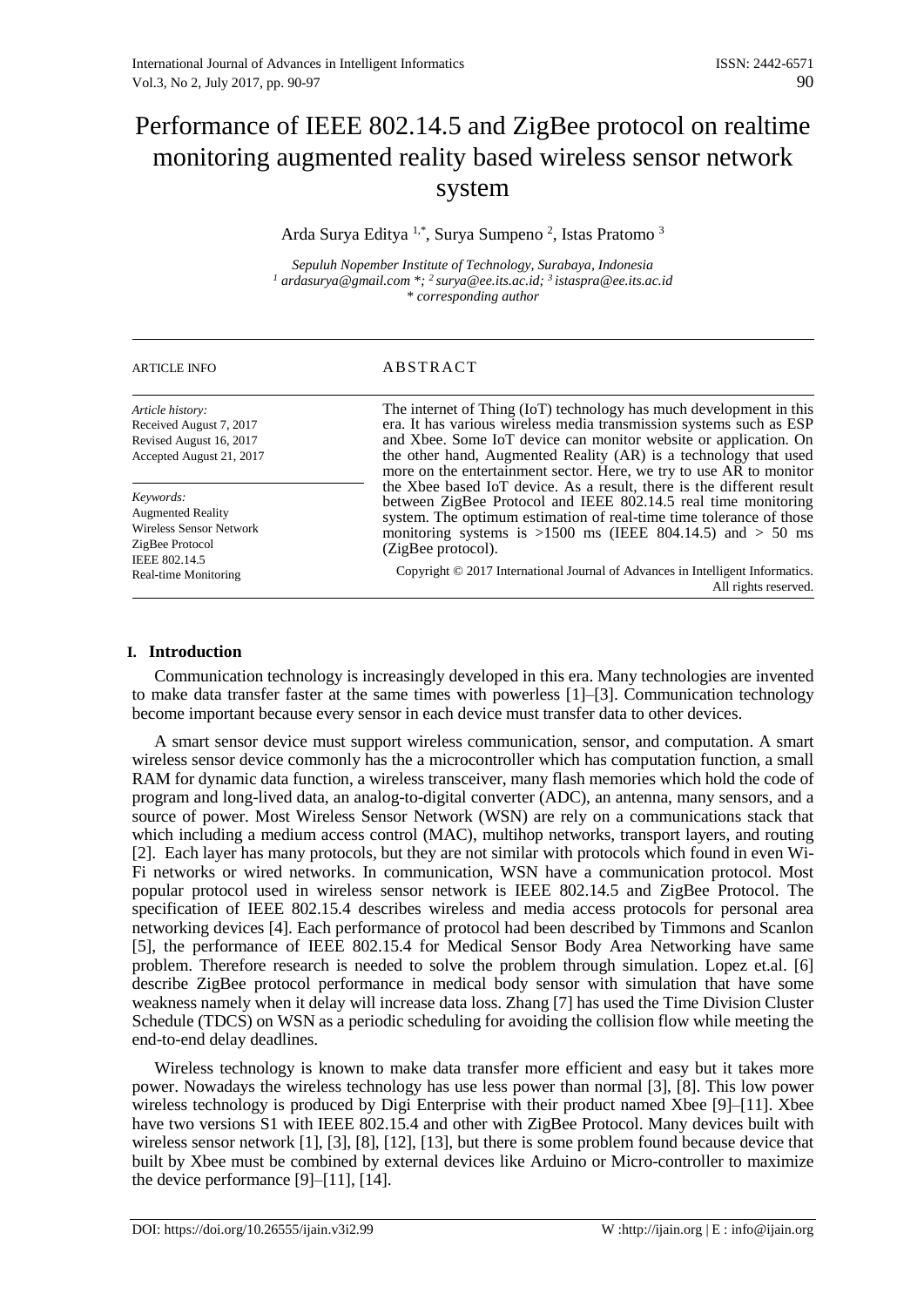This research is purposed to solve the problem that arises when Xbee with protocol IEEE 802.15.4 and ZigBee protocol tried to send data sensor in real-time manner. The problem arises after error appeared after take some ADC sampling the value of data sensor and back to normal after that. Also, the sensor data values, which sent to the receiver, has not same with the original data sensor, which take in Arduino serial and even make the data sensor give the wrong value to receiver. This trouble is important because in real-time monitoring system, it is not allowed to have an error while sensor data taken. The researcher will use map method to reconfigure ADC value that could be found on Arduino to solve this problem.

## **II. Related Works**

The use of sensor device is applied to the monitoring system to monitor something. Monitoring systems in some Industries and agriculture sectors need to be reviewed and monitored. Usually monitoring system use an LCD that embedded in the machine, but at the other, the use of website to monitor sensor in device monitoring system has been able. As seen in Fig.1, nowadays monitoring system can be used for augmented reality technology. Goldsmith et.al. [15] explain that wireless sensor network can be used on environmental monitoring system.



Fig. 1. Augmented Reality for environmental monitoring using WSN

Pokric et. al. [16] proved that Augmented Reality can be implemented for Internet of things (IoT) Services. The results show that Augmented Reality can be used for gaming. One example is shown in Fig.2.



Fig. 2. Augmented Reality Enabled IoT services for gaming

*Arda Surya Editya et.al (Performance of IEEE 802.14.5 and zigbee protocol on …)*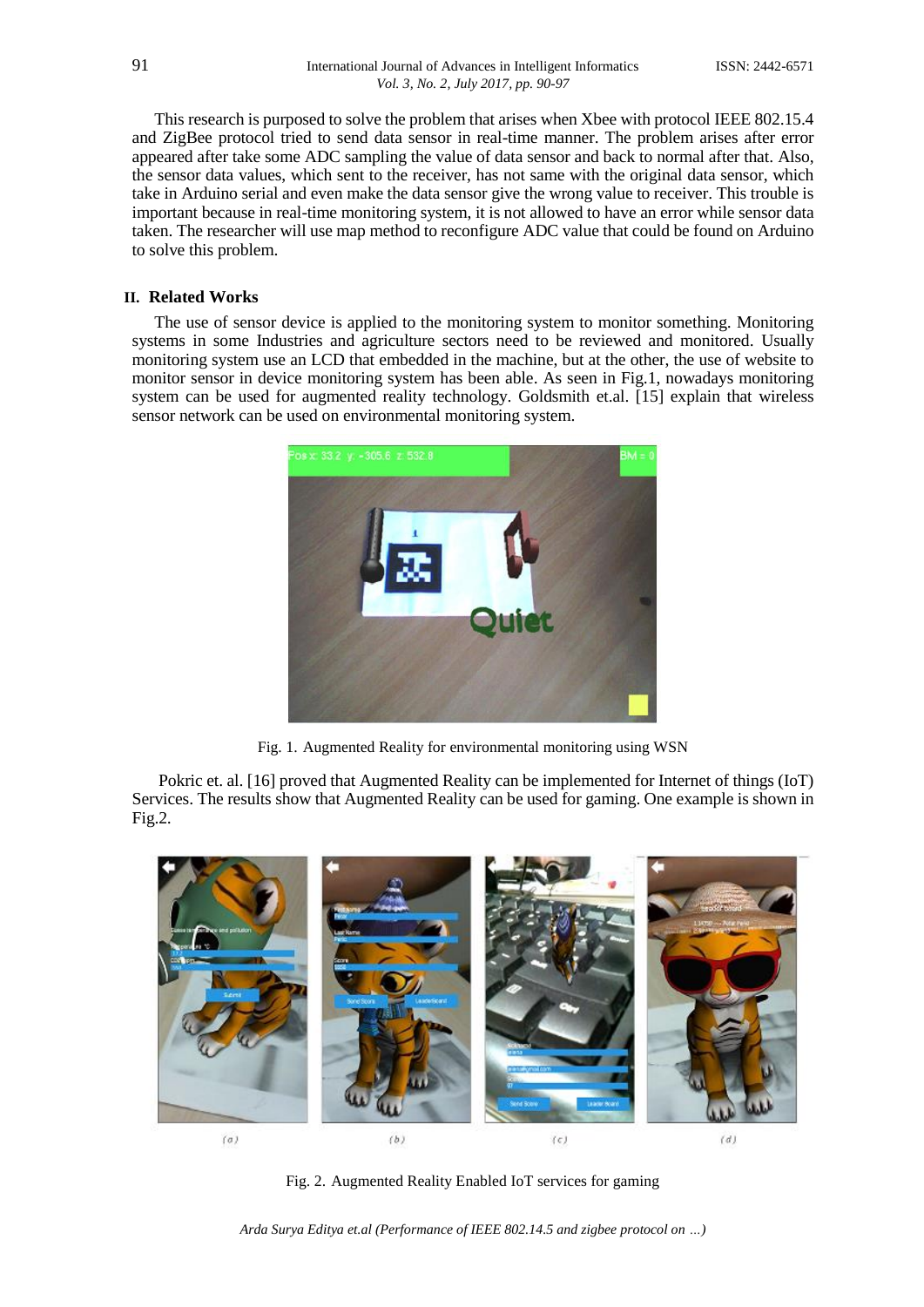In the future, monitoring data technology is very important besides transmission media. There are more technologies can monitor much data as using web pages, the Android application or using augmented reality [17]–[20]. Augmented reality is a technology that will bring digital content to real world using camera and latches called marker. Many developments have been done to make augmented reality easy to use and maximize to work [19]. Nowadays, there are many AR glasses which were known in the market like Hololens by Microsoft, and META by meta corp [17]. This is a sign which means augmented reality will be implemented in a various sector in the future including IoT technology [18], [21]. For now, there are many research conducted to improve augmented reality in IoTs.

Huan et. al. [22] has been designed and implemented augmented reality as a space robot telescope which is very effective so the user can see the robot movement which is depicted with augmented reality object, so it is easy to control long distance. Pan et. al. [23] made an augmented reality system to monitor the efficiency of electronic devices. Gandhi [24] made an augmented reality system that used to monitor fire victims by pointing to the location of the victim. Lee et. al. [21] using Augmented Reality to teach kindergarten students English vocabulary. Chaczko et. al. [18] using Augmented Reality to monitor Remote-Lab. The project shows how Augmented Reality utilized with overlay Smart-Grid can support the learning process in attractive methods for monitoring events of captured scenes in remote-lab such as video stream, Web-link from smart devices' camera. Gaffary et. al. [17] have been designed an experimental setup based on a Microsoft HoloLens and a haptic force-feedback device. They are enabling them for pressing a virtual piston, and make stiffness successively comparation with either Augmented Reality.

### **III. System Design**

This work will use two protocol that embedded on two kinds of Xbee. First is Xbee S1 that using IEEE 802.14.5 Protocol communication and Xbee S2 that using ZigBee Protocol communication. This system is divided by two devices, first is transmitter (Fig.3) that connected with three sensors: Soil Moisture, Humidity and LDR sensors. Transmitter will transmit three types of sensor data through each protocol IEEE 802.15.4 and ZigBee protocol and receive by the receiver that built by WSN and Arduino which connected to database. Data from database will be continued and displayed in Augmented Reality Object through mobile device (smartphone).



Fig. 3.Transmitter design.

We have two system designs, first is the use as transmitter design, the sensor will transmit the value to Xbee (WSN) and the data sensor will be forwarded to receiver. Second, the receiver system (Fig. 4) that will receive any information from transmitter start from Xbee (WSN) and the data will be carried forward to Arduino and proceeded to take a serial data from WSN protocol and forwarded to database. Afterwards, the phone with Augmented Reality Monitoring System will display the data (Fig.5).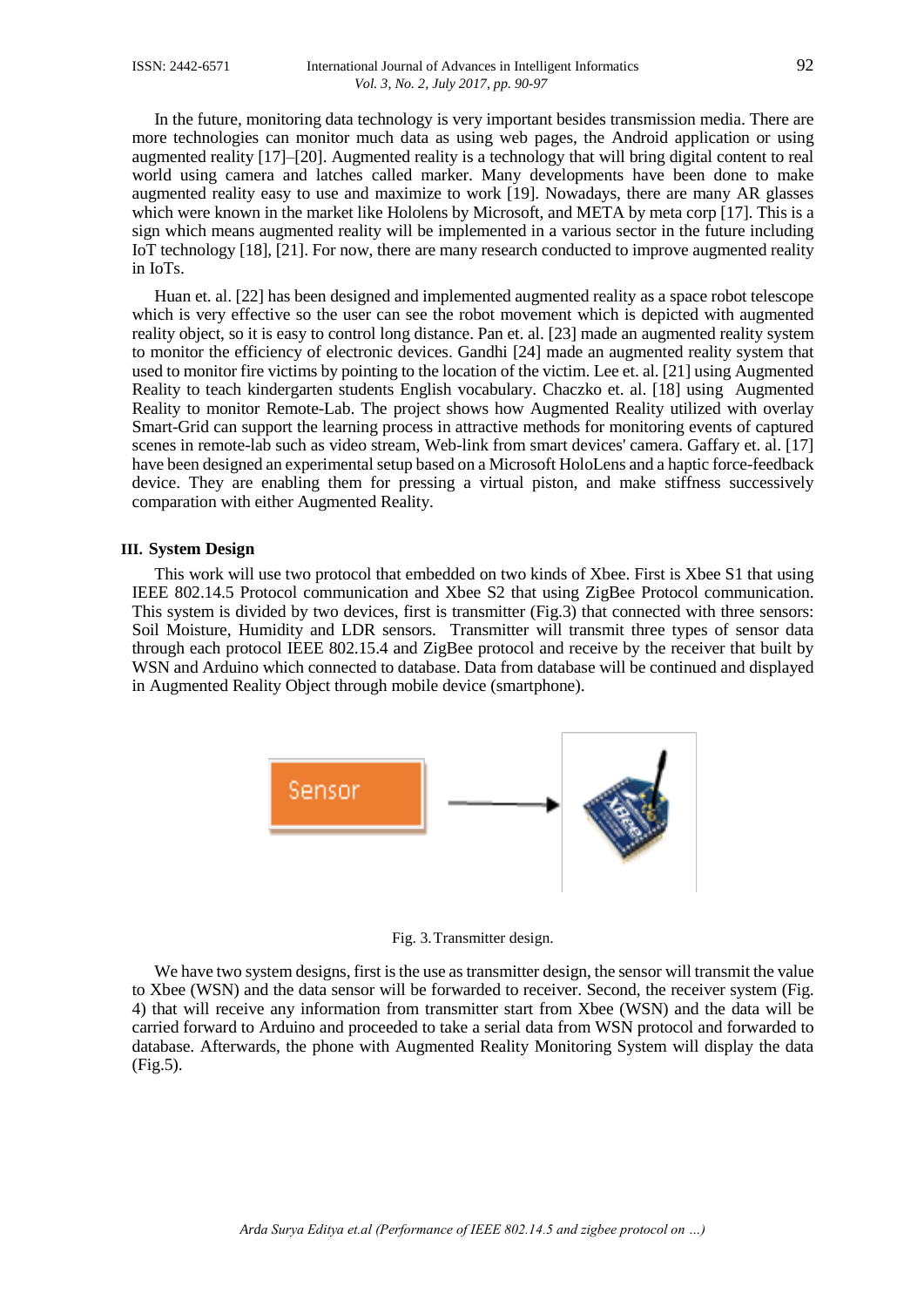

Fig. 4. Receiver design.



Fig. 5. Augmented Reality Apps

## **IV. Experimental Result**

The experiment will test the performance of IEEE 802.14.5 and ZigBee protocol in Augmented Reality Monitoring system. Some factors which is considered on the performance measurements as follows:

## *1) IO Sampling Rate*

In the first test scenario, it will take the total Packet Error Rate that occurs during system testing where the system tested. Each system will be tested for four times with different sampling rate IO. Table 1 shows the Measurement Table Packet Error Rate IEEE 802.14.5 Protocol. Table 2 shows the same measurement for ZigBee.

| N <sub>0</sub> | <b>Io Sampling</b> | <b>Packet Error Rate</b><br>(Node - Coordinator)<br>Rate |        | <b>Throughput</b> |        | <b>Packet Error Rate</b><br>(Node - Database) | <b>Throughput</b> |
|----------------|--------------------|----------------------------------------------------------|--------|-------------------|--------|-----------------------------------------------|-------------------|
|                |                    | Node 1                                                   | Node 2 |                   | Node 1 | Node 2                                        |                   |
|                | $50 \text{ ms}$    | 78%                                                      | 76%    | 820 bps           | 76.5%  | 78.5%                                         | 697 bps           |
| 2              | $100 \text{ ms}$   | 20.3%                                                    | 21.4%  | 410 bps           | 52.3%  | 50.5%                                         | $328$ bps         |
| 3              | $500 \text{ ms}$   | 0%                                                       | 0%     | 82 bps            | 3%     | 2%                                            | 82 bps            |
| $\overline{4}$ | $1000 \text{ ms}$  | 0%                                                       | 0%     | 41bps             | 0%     | 0%                                            | 41 bps            |

Table 1. Measurement of packet error rate IEEE 802.14.5 Protocol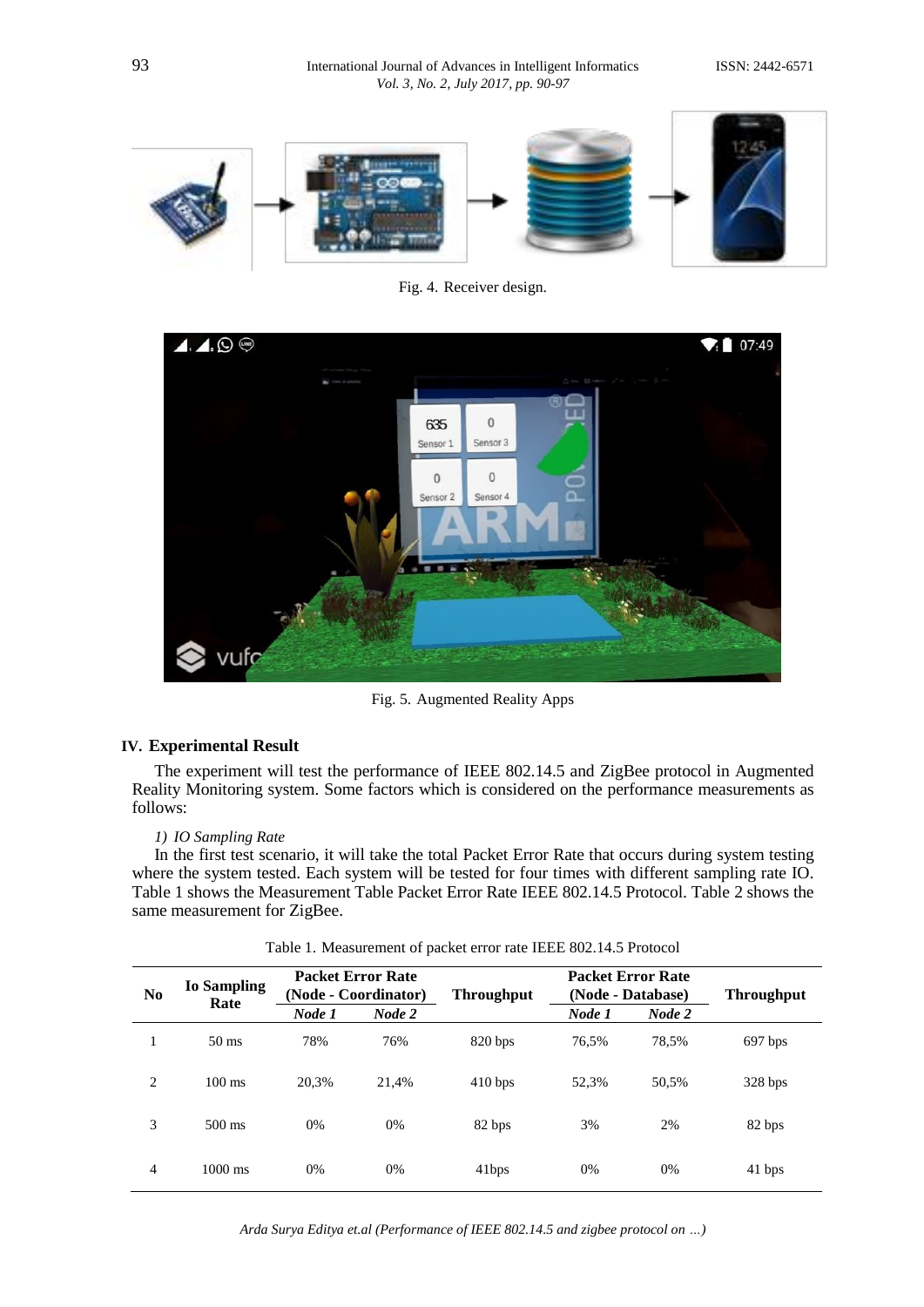From the Table 1 and 2 can be concluded that smaller IO sampling rate will increase Packet Error because of the Arduino coordinator decode the packet and then it takes time to decode so that the Xbee S1 has a limited sampling rate capability due to the power used on Xbee S1 is also limited i.e. only 3.3V. Also, Packet Error Rate generated by the ZigBee protocol is almost below than 3%, because the ZigBee protocol has been improved in the protocol. This can be seen with the reference voltage that cannot be changed as well as the function of the ZigBee protocol which have bigger than IEEE 802.14.5 protocol. The result shows that ZigBee protocol is better in sending data, this is proved by the number of packet error which less than when use IEEE 802.14.5 protocol.

| N <sub>0</sub> | <b>Io Sampling</b> | <b>Packet Error Rate</b><br>(Node - Coordinator) |        | <b>Throughput</b> |        | <b>Packet Error Rate</b><br>(Node - Database) | <b>Throughput</b> |
|----------------|--------------------|--------------------------------------------------|--------|-------------------|--------|-----------------------------------------------|-------------------|
|                | Rate               | Node 1                                           | Node 2 |                   | Node 1 | Node 2                                        |                   |
|                | $50 \text{ ms}$    | 0%                                               | 0%     | 820 bps           | 0%     | 0%                                            | 697 bps           |
| 2              | $100 \text{ ms}$   | 0%                                               | 0%     | 410 bps           | 2%     | 2%                                            | $328$ bps         |
| 3              | $500 \text{ ms}$   | 0%                                               | 0%     | 82 bps            | 1%     | 1%                                            | 82 bps            |
| 4              | $1000 \text{ ms}$  | $0\%$                                            | 0%     | 41bps             | 0%     | 0%                                            | 41 bps            |

#### Table 2. Measurement Table Packet Error Rate ZigBee Protocol

#### *2) Sensor Quantity*

In this study, the influence of the number of sensors will be tested against the Packet Error Rate both on the IEEE 802.14.5 and ZigBee protocols. Table 3 and 4 shows the sensor quantity measurement for IEE protocol and ZigBee.

| N <sub>0</sub> | Jumlah<br><b>Sensor</b> | <b>Packet Error Rate</b><br>(Node - Coordinator) |          |        |         | <b>Packet Error Rate</b><br>(Node - Database) |          |        |           |  |
|----------------|-------------------------|--------------------------------------------------|----------|--------|---------|-----------------------------------------------|----------|--------|-----------|--|
|                |                         | 50 ms                                            | $100$ ms | 500 ms | 1000 ms | $50$ ms                                       | $100$ ms | 500 ms | $1000$ ms |  |
|                | 1 Sensor                | 78%                                              | 20,3%    | 0%     | 0%      | 76.5%                                         | 52,3%    | 3%     | 0%        |  |
| 2              | 2 Sensor                | 78,5%                                            | 20%      | $1\%$  | 0%      | 78%                                           | 35,4%    | 3%     | 0%        |  |
| 3              | 3 Sensor                | 80%                                              | 23%      | $1\%$  | 1%      | 80%                                           | 36,4%    | 3%     | 1%        |  |
| 4              | 4 Sensor                | 82%                                              | 25%      | $1\%$  | 1%      | 85%                                           | 37%      | 3%     | 2%        |  |

Table 3. Measurement Table Packet Error Rate IEEE 802.14.5

| Table 4. Measurement Table Packet Error Rate ZigBee |  |  |  |
|-----------------------------------------------------|--|--|--|
|                                                     |  |  |  |

| N <sub>0</sub> | <b>Jumlah</b><br><b>Sensor</b> |         | (Node - Coordinator) | <b>Packet Error Rate</b> |         |       |          | <b>Packet Error Rate</b><br>(Node - Database) |         |
|----------------|--------------------------------|---------|----------------------|--------------------------|---------|-------|----------|-----------------------------------------------|---------|
|                |                                | $50$ ms | $100$ ms             | 500 ms                   | 1000 ms | 50 ms | $100$ ms | 500 ms                                        | 1000 ms |
| 1              | 1 Sensor                       | 0%      | 0%                   | 1%                       | 0%      | 0%    | 2%       | 1%                                            | 0%      |
| 2              | 2 Sensor                       | 0%      | 0%                   | 1%                       | 0%      | 0%    | 2%       | 1%                                            | 0%      |
| 3              | 3 Sensor                       | 1%      | $1\%$                | 1%                       | 0%      | 1%    | 2%       | 2%                                            | 0%      |
| $\overline{4}$ | 4 Sensor                       | 1%      | 1%                   | 1%                       | 0%      | 1%    | 2%       | 2%                                            | 0%      |

*Arda Surya Editya et.al (Performance of IEEE 802.14.5 and zigbee protocol on …)*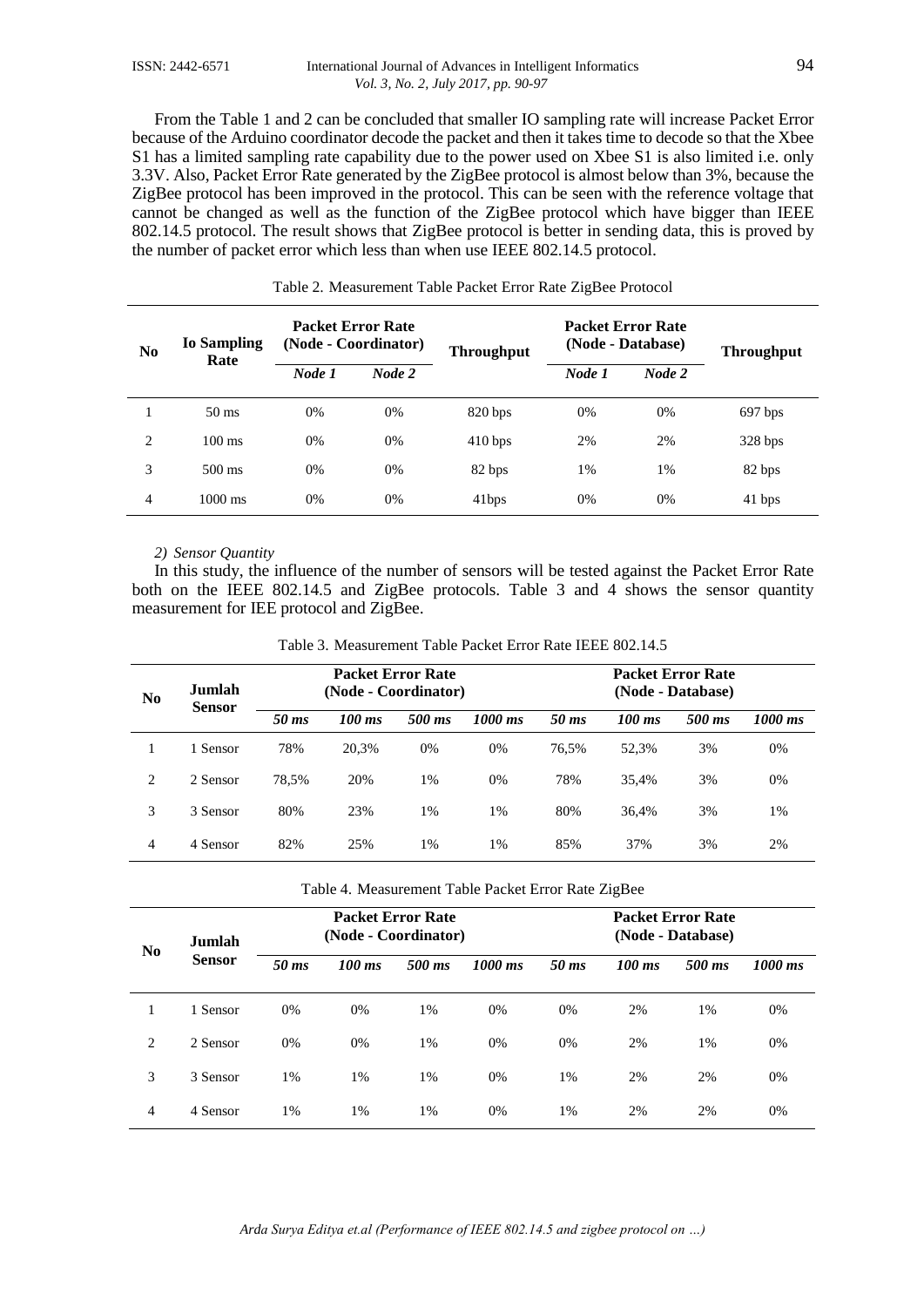From the comparison of Table 3 and Table 4 can be concluded that after added more number of sensors to the WSN, the packet error rate will be increased. This is due to the amount of large data transferred, the limited power and also the processor used in wireless sensor network, which resulting number of packet error rate. However, the packet error rate that occurs does not exceed the 1% threshold of point to point communication and not more than 2% for the communication node to the database. This proved that the ZigBee protocol of data transmission has a lot of improvements so that the packet error rate declined even though the number of sensors added up to 4 sensors.

#### *3) Distance*

In this test, we will test the influence of distance to Packet Error Rate both on IEEE 802.14.5 and ZigBee protocol. In this test IO Sampling Rate 1000 ms will be used. Here is a table of relationships between Packet Error Rate of IEEE 802.14.5 and ZigBee protocols. Fig.6 shows the measurement of the effect of distance to the packet error rate under Line of Sight (LOS) conditions.



Fig. 6. Correlation between distance and packet error rate

Based on Fig 6, the packet error rate level of these two protocols is different from the IEEE 802.14.5 protocol which has many packet error rates compared to the ZigBee protocol. Thisis possible because the ZigBee protocol has many improvements compared to the IEEE 802.14.5 protocol.

#### **V. Conclusion**

In this paper, we have encountered problem which is each protocol had a minimum time to do IO sampling rate. As we can see on protocol IEEE 802.14.5, It had minimum time to take IO sampling rate without wrong value in 1500 ms, and ZigBee protocol had minimum time to do IO sampling rate without wrong value in 50 ms. Therefore, ZigBee protocol is the better protocol to be used in Augmented Reality monitoring system because it has minimum time to take a sampling data with correct value. In future work, the research will be focused on measuring more factors to make realtime augmented reality monitoring system by using a total sensor on the system using routing protocol, and improving efficiency of power usage. The future research may give more contribution on the WSN based monitoring system.

#### **References**

[1] F. Chen, L. Qin, X. Li, G. Wu, and C. Shi, "Design and Implementation of ZigBee Wireless Sensor and Control Network System in Greenhouse," in *Proceedings of the 36th Chinese Control Conference*, Dalian, China, 2017.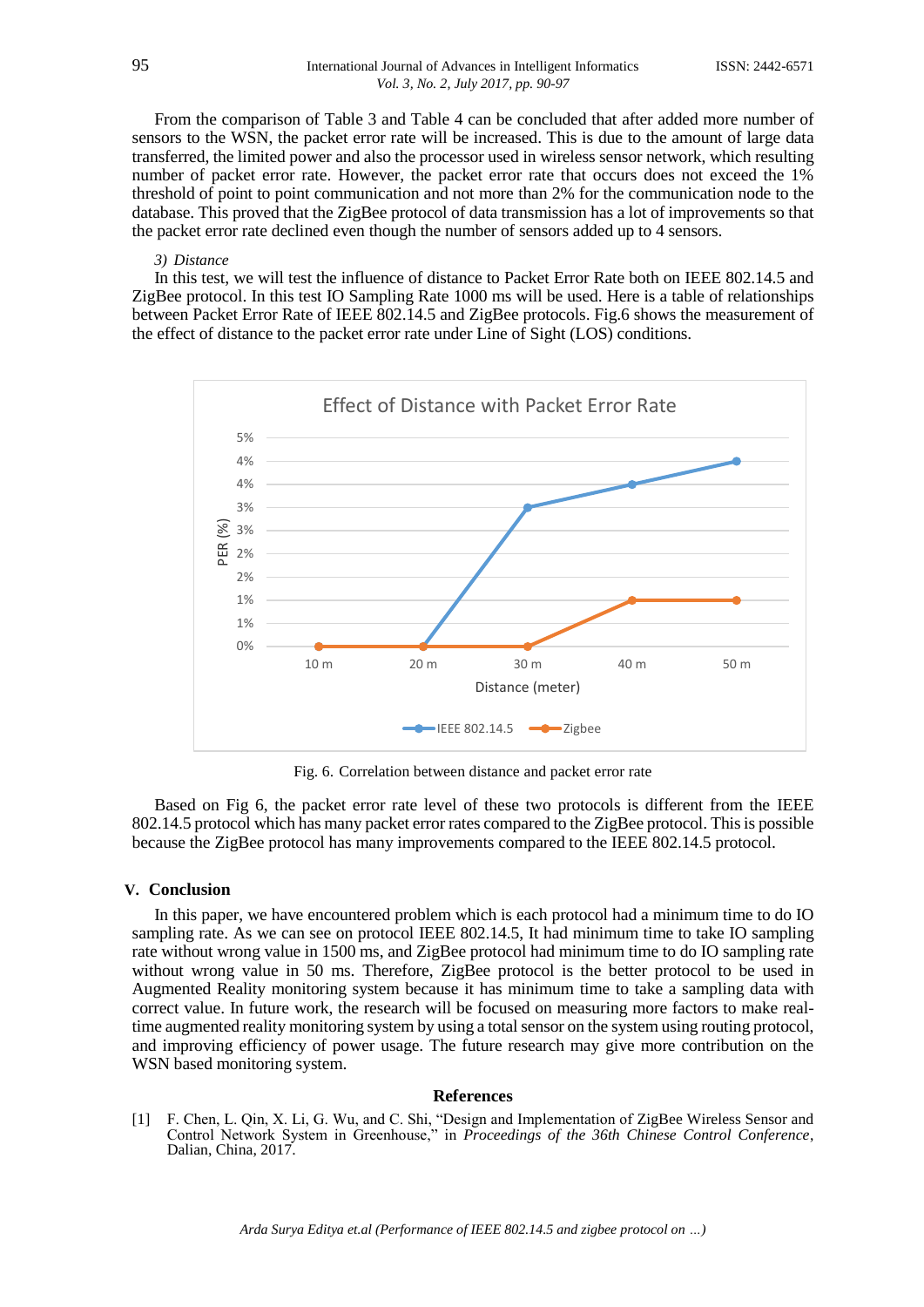- [2] M. C. B. Gragasin, M. P. A. Talplacido, and N. A. Macabale Jr, "Throughput Evaluation of Raspberry Pi Devices on Multihop and Multiflow Wireless Sensor Network Scenarios," in *International Conference on Signals and Systems (ICSigSys)*, 2017.
- [3] K. Zheng *et al.*, "Energy-Efficient Localization and Tracking of Mobile Devices in Wireless Sensor Networks," *IEEE Trans. Veh. Technol.*, vol. 66, no. 3, pp. 2714–2726, Mar. 2017.
- [4] H. Li, B. Xue, and W. Song, "Application and analysis of IEEE 802.14.5 security services," in *2010 International Conference on Networking and Digital Society*, 2010, vol. 2, pp. 139–142.
- [5] N. F. Timmons and W. G. Scanlon, "Analysis of the performance of IEEE 802.15. 4 for medical sensor body area networking," in *Sensor and ad hoc communications and networks, 2004. IEEE SECON 2004. 2004 First Annual IEEE Communications Society Conference on*, 2004, pp. 16–24.
- [6] H. Fernández-López, P. Macedo, J. A. Afonso, J. H. Correia, and R. Simões, "Performance evaluation of a ZigBee-based medical sensor network," in *Pervasive Computing Technologies for Healthcare, 2009. PervasiveHealth 2009. 3rd International Conference on*, 2009, pp. 1–4.
- [7] Z. Zhang, "IEEE 802.14. 5/ZigBee Based WSNs--WPANs and Innovative Application in Medical Health Care Systems," *Innov. Med. Healthc. 2014*, vol. 207, p. 125, 2015.
- [8] C. A. Ramírez, R. C. Barragán, G. García-Torales, and V. M. Larios, "Low-power device for wireless sensor network for Smart Cities," in *Microwave Conference (LAMC), IEEE MTT-S Latin America*, 2016, pp. 1–3.
- [9] Y. F. Solahuddin and W. Ismail, "Data fusion for reducing power consumption in Arduino-Xbee wireless sensor network platform," in *Computer and Information Sciences (ICCOINS), 2014 International Conference on*, 2014, pp. 1–6.
- [10] H. Kumbhar, "Wireless sensor network using Xbee on Arduino Platform: An experimental study," in *Computing Communication Control and automation (ICCUBEA), 2016 International Conference on*, 2016, pp. 1–5.
- [11] N. S. A. Zulkifli, F. C. Harun, and N. S. Azahar, "XBee wireless sensor networks for Heart Rate Monitoring in sport training," in *Biomedical Engineering (ICoBE), 2012 International Conference on*, 2012, pp. 441–444.
- [12] Y.-J. Pan and H.-T. Nian, "The development of microsystems device based on Wireless Sensor Network," in *Computer Communication Control and Automation (3CA), 2010 International Symposium on*, 2010, vol. 1, pp. 419–422.
- [13] A. Samuel and K. Karyono, "ZLeAp: Application for wireless sensor network (ZigBee) learning tool," in *New Media (CONMEDIA), 2015 3rd International Conference on*, 2015, pp. 1–5.
- [14] S. G. Nikhade and A. A. Agashe, "Wireless Sensor Network Communication Terminal Based on Embedded Linux and Xbee," in *International Conference on Circuit, Power and Computing Technologies [ICCPCT]*, 2014.
- [15] D. Goldsmith, F. Liarokapis, G. Malone, and J. Kemp, "Augmented reality environmental monitoring using wireless sensor networks," in *Information Visualisation, 2008. IV'08. 12th International Conference*, 2008, pp. 539–544.
- [16] B. Pokric *et al.*, "Augmented Reality Enabled IoT Services for Environmental Monitoring Utilising Serious Gaming Concept.," *JoWUA*, vol. 6, no. 1, pp. 37–55, 2015.
- [17] Y. Gaffary, B. Le Gouis, M. Marchal, F. Argelaguet, B. Arnaldi, and A. Lecuyer, "AR Feels 'Softer' than VR: Haptic Perception of Stiffness in Augmented versus Virtual Reality," *IEEE Trans. Vis. Comput. Graph.*, vol. 23, no. 11, pp. 2372–2377, Nov. 2017.
- [18] Z. Chaczko, W. Alenazy, L. Carrion, and A. Tran, "Augmented Reality based monitoring of the remotelab," in *Information Technology Based Higher Education and Training (ITHET), 2014*, 2014, pp. 1–5.
- [19] J. Burke, "Browsing an Augmented Reality with Named Data Networking," presented at the International Conference on Computer Communication and Networks (ICCCN), International Conference on Computer Communication and Networks (ICCCN), 2017.
- [20] D. Goldsmith, F. Liarokapis, G. Malone, and J. Kemp, "Augmented Reality Environmental Monitoring Using Wireless Sensor Networks," 2008, pp. 539–544.
- [21] L.-K. Lee, C.-H. Chau, C.-H. Chau, and C.-T. Ng, "Using Augmented Reality to Teach Kindergarten Students English Vocabulary," 2017, pp. 53–57.
- [22] H. Hu, X. Gao, H. Sun, Q. Jia, and Y. Zhang, "Design and implementation of the teleoperation platform based on augmented reality," in *Cognitive Informatics & Cognitive Computing (ICCI\* CC), 2013 12th IEEE International Conference on*, 2013, pp. 126–132.